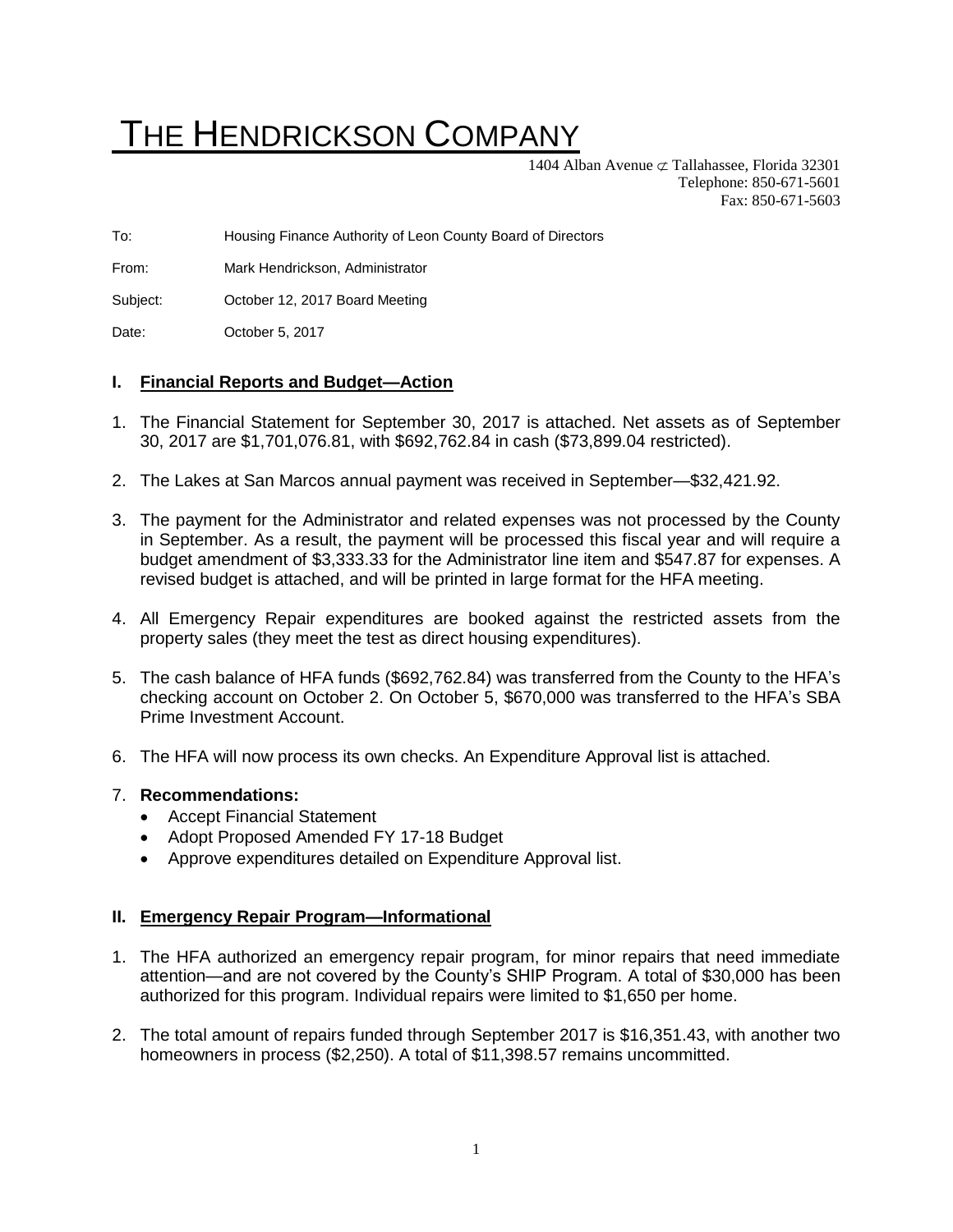3. Mr. Lamy indicated that the County wished to continue the program at no administrative cost to the HFA. Beginning October 1, this will require an agreement and procedures so that the expenditures can be audited by the HFA's auditor. The basic concept will be to identify the procedures in an MOU, which would detail intake procedures, eligibility, and reporting—with the HFA advancing funds periodically so that the County would be paying vendors, not the HFA.

## 4. **Recommendation:** None.

## **III. Real Estate—Informational**

- 1. The Real Estate Division is responsible for selling surplus properties designated for affordable housing, with proceeds of the sale coming to the HFA.
- 2. At the request of the Real Estate Division, the HFA prioritized the properties (to avoid spending more money obtaining clear title than the property's value). Ms. McGhin has been asked to evaluate potential price reductions to induce sales.
- 3. Mitzi McGhin reports (no change for six months):
	- 114 Osceola Street: Sold 8-29-16 for \$34,100, with net revenue to the HFA of \$32,577.
	- 723 Frankie Lane Drive: Sold 12-1-16 for \$12,000, with net revenue to the HFA of \$11,300.
	- 278 Oakview Drive: Sold 1-5-17 for \$27,300, with net revenue to the HFA of \$26,525.
	- 2109 Holton Street: Sold 2-15-17 for \$6,500, with net revenue to the HFA of \$4,800.
	- Calloway Street Lot: Sold 3-30-17 for \$5,900, with net revenue to the HFA of \$5,200.
	- For sale signs placed on properties in Crown Ridge, with appraisals due December 2. Several inquiries have been received, but no interest shown after being given sales price.
- 4. Therefore, the total revenues to the HFA are \$80,402.
- 5. This month, Ms. McGhin reports that are not new sales or interest in the properties.

#### 6. **Recommendation**: None.

#### **IV. Future Role of HFA—Informational**

- 1. Chairman Rogers, Mr. Hendrickson, Mr. Lamy and Ms. Barnes met on August 2 to discuss the ongoing relationship between the County and the HFA. The meeting was highly productive, with most outstanding issues resolved. The County will draft an MOU for HFA consideration in November, which will detail various items, including the Emergency Repair Program, record retention, mailing address, and website issues.
- 2. Some initial information on implementation:
	- HFA adopted its own budget in September
	- HFA established checking account and investment account with SBA Prime Fund
	- Accounting system using QuickBooks online established
	- General administrative duties and developer/citizen inquiries to be handled by the Administrator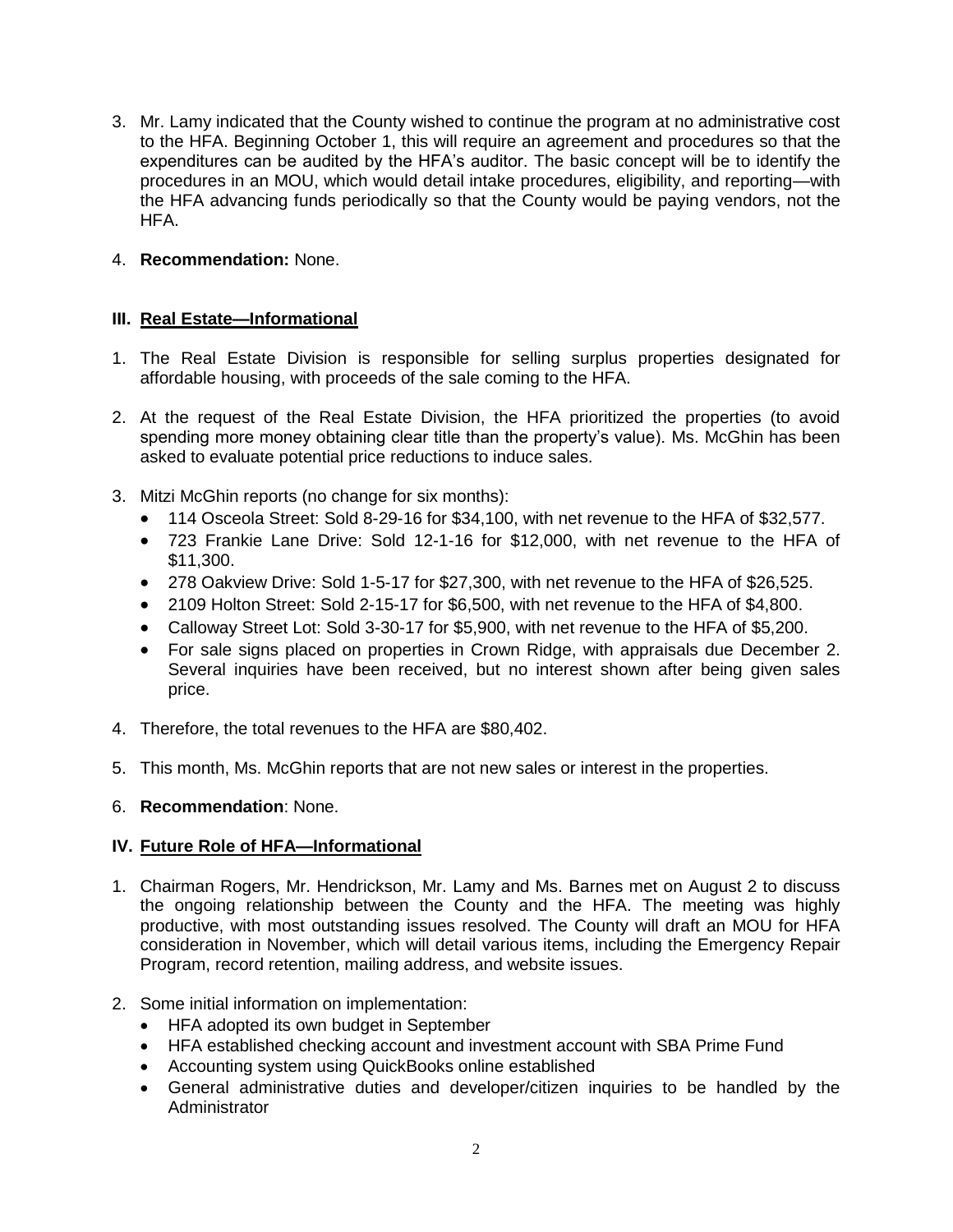- General Counsel and the Administrator to develop proposed procurement and travel policies
- Auditor to be hired in time to audit FY 17-18 HFA financials. RFQ to be designed after consultation with County on proper format for coordination with County audit.
- MOU with County needed to govern the Emergency Repair Program records retention, mailing address, and other matters.
- 3. **Recommendation**: None.

## **V. Legal Update—Informational**

- 1. In September, the Board authorized engagement of Nabors, Giblin & Nickerson as General Counsel, subject to the firm's agreement to "step into the shoes" of the existing contract (duties and fee schedule) for FY 17-18, with the contract and fees subject to renegotiation for FY 18-19. The firm agreed to these terms, and the contract was executed.
- 2. **Recommendation**: Accept recommendation of Finance Committee.

# **VI. Old DPA Loans**

- 1. Ms. Leigh has been working on this item. The work is voluminous, and has not been completed. A report will be made upon completion, which will likely decrease the outstanding loan balance shown in the Financial Statement (first mortgage loans have been paid off which were not reflected in initial 2016 analysis, and we are attempting to determine if the HFA's mortgage was also paid).
- 2. **Recommendation**: None.